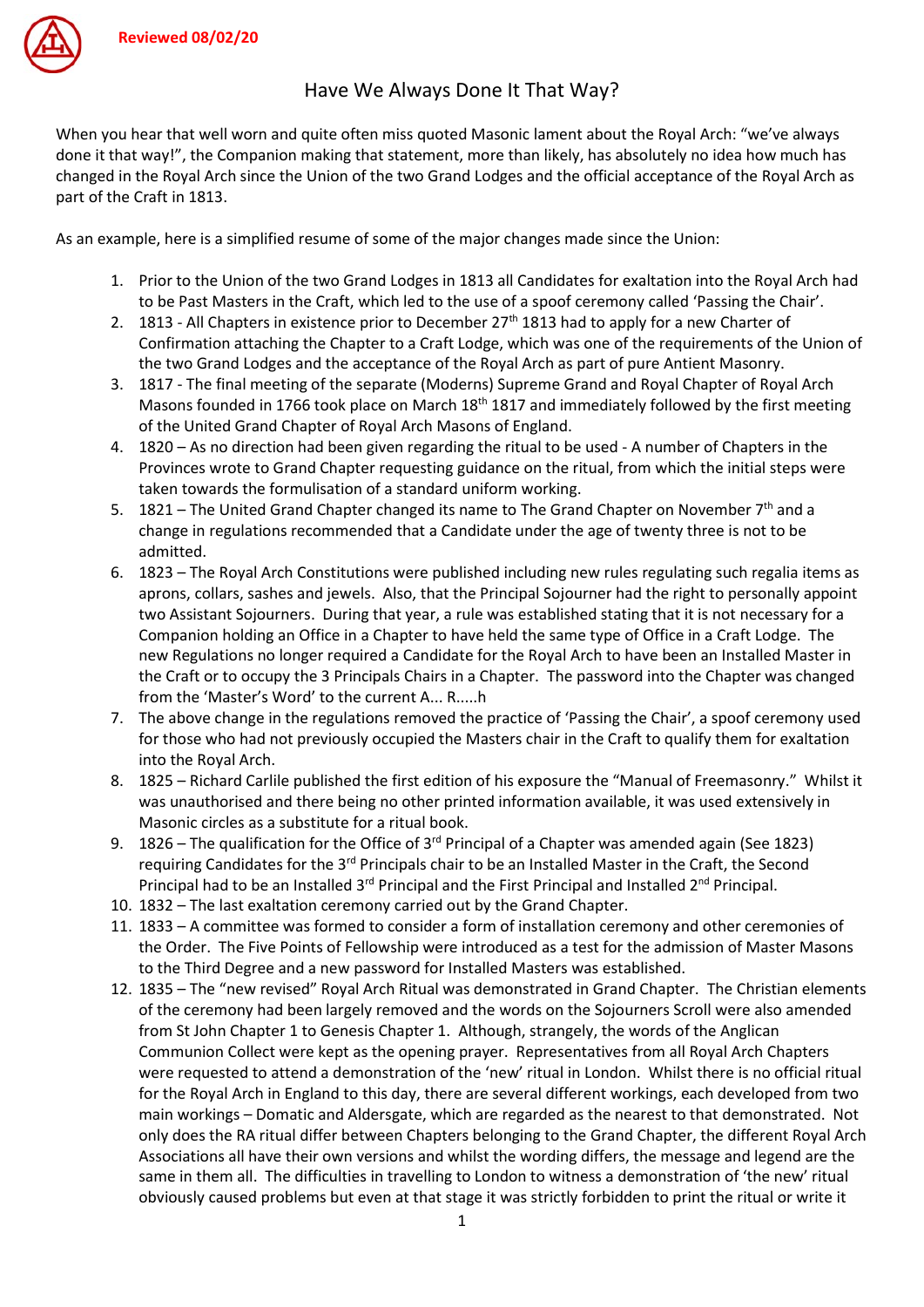down. Whilst the ceremony of 'Passing the Veils' was discontinued, the ceremony continued into the 1850's in some parts of the country.

- 13. 1837 The Grand Chapter ordered that the names of the three Grand Masters and the emblem of the Royal Arch should be represented on the pedestal in Hebrew or Roman characters, but not in Latin.
- 14. 1839 All RA Chapters were required to make an Annual Return of all subscribing members to the Grand Scribe Ezra.
- 15. 1841 Craft Regulation No 241 permitted the wearing of the Royal Arch Jewel in a Craft Lodge. It should be noted that Reg 241 does not allow Past Principals or RA Centenary Jewels etc to be worn in a Craft Lodge! Neither should a Past Principals Jewel be worn instead of the Jewel of the Order in a RA Chapter.
- 16. 1843 The requirement to have been a Past Master of a Craft Lodge before exaltation into the Royal Arch was removed from the Regulations. The new rule stated the 'no Mason shall be exalted into this sublime degree unless he has been a Master Mason for 12 calendar months at least, of which satisfactory proof shall be given'.
- 17. 1845 George Claret published the first RA Ritual Book entitled "The Ceremonies of the Royal Arch."
- 18. 1853 The new Book of Constitutions included Article II of the Articles of Union in 1813 and the Preliminary Declaration stating that Freemasonry consists of Three Degrees and no more, including the Supreme Order of the Holy Royal Arch.
- 19. 1856 An amendment was passed reducing the waiting period to be made a Royal Arch Mason from 12 calendar months to four weeks and upwards, although, this was not confirmed until 1894!
- 20. 1880 A proposal was made allowing all Companions to be present at the Opening of the Chapter instead of Past Principals only. The motion was heavily defeated. Although, after several attempts, a Rule to this effect was carried some 22 years later in 1902.
- 21. 1884 Craft Regulation No 241 (of 1841) was reflected in the Grand Chapter Regulation No 84 allowing the Royal Arch Jewel to be worn in a Craft Lodge.
- 22. 1886 The Principal Sojourner's right to appoint his Assistants was removed.
- 23. 1893 The Past President of the General Purposes Committee again referred to the question of allowing ordinary Companions to be present at the Opening of the Chapter without success.
- 24. 1894 A ruling was passed, stating that the ceremony of exaltation may be performed by three Principals, assisted by two or three Companions. The qualification period of 4 weeks allowing MMs to be exalted into the RA, reduced from 12 months, first proposed in 1856, was confirmed.
- 25. 1896 Renewed proposals to allow Companions to witness the opening of a Chapter fail again.
- 26. 1902 After three attempts, Supreme Grand Chapter finally resolves that 'it is expedient that all RA Masons be permitted to be present at the Opening of Chapters," prior to which, the Opening (and in some cases, the Closing) ceremonies were restricted to Principals and Past Principals only.
- 27. 1920 The practice of awarding Past Grand Chapter and Past Provincial Grand Chapter Ranks commenced, prior to which, only Acting Ranks existed.
- 28. 1941 'The Complete Workings of the Royal Arch Degree' (ritual book) was published under the pseudonym 'A Lewis' of its publisher named John Hogg.
- 29. 1947 New Regulations stipulated that the (Craft) Office of Almoner should not be applied to a Chapter and that the wearing of collars should not be obligatory in Grand Chapter.
- 30. 1956 The formal title of the Order is emphasised as the "Supreme Grand Chapter of Royal Arch Masons of England".
- 31. 1960 Changes to the RA ritual were devised, impacting upon the installation ceremony, the penalties, the historical and symbolical lectures, and the use of catechism, the exaltation ceremony and the mystical lecture. Changes in the RA ritual were introduced as a permissive variation in the form of the three installation Ceremonies, providing for the precedence for the installation of the three Principals in the order of Zerubbabel, Haggai and Joshua. The new changes allowed the three Principals Elect to be obligated in open Chapter in the presence of the Companions.
- 32. 1967 A resolution regarding the permissive variations of the penal clause in the Obligations was passed in Supreme Grand Chapter.
- 33. 1972 Changes in the use of the R or H Signs were approved by Supreme Grand Chapter. The R&H sign is not to be directed to individual Companions.
- 34. 1977 Supreme Grand Chapter agreed that the Principals' Lectures could be given in catechetical form. This format was in practice before 1834 and would, by sharing the ritual, involve more members in the ceremonies.